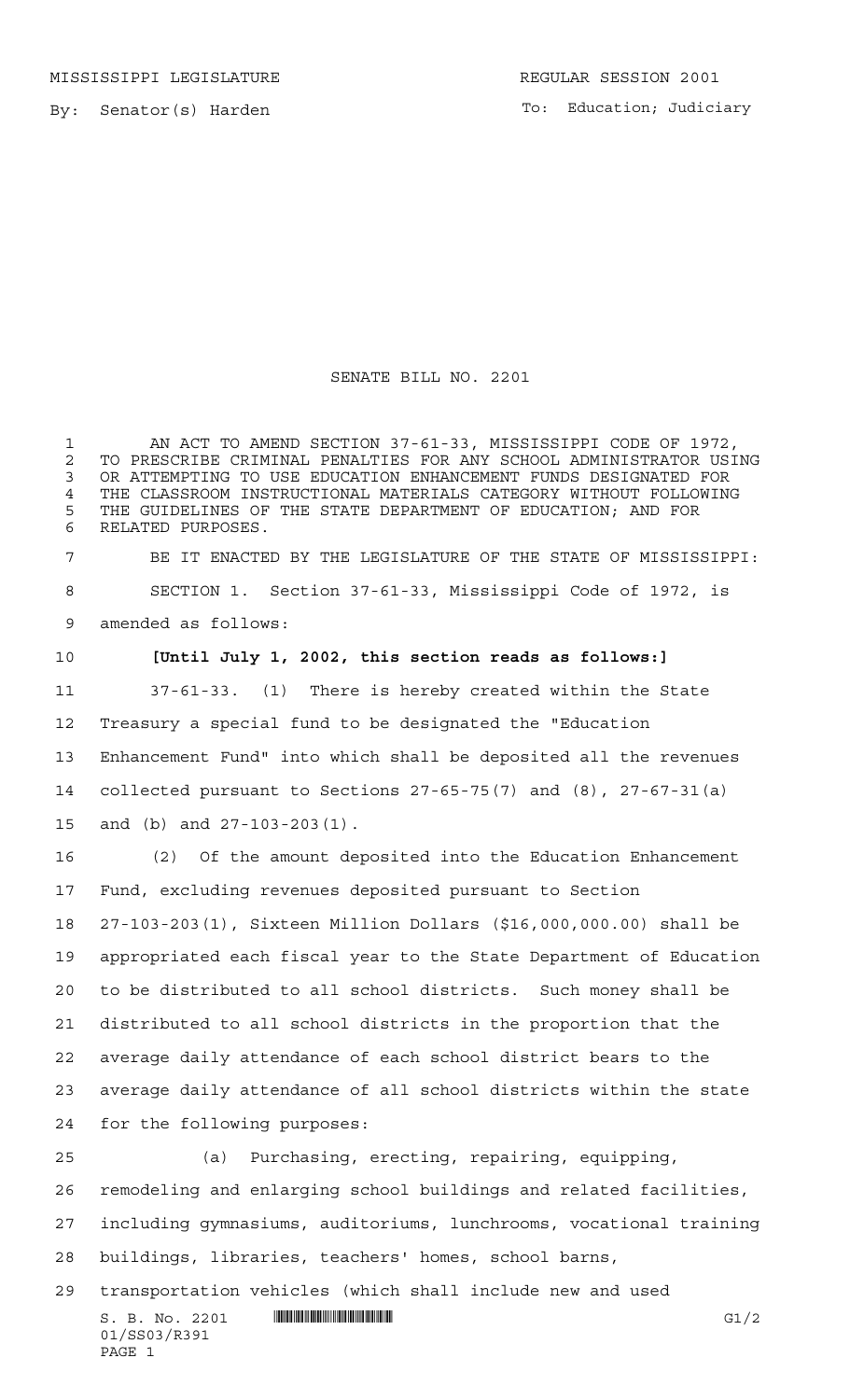transportation vehicles) and garages for transportation vehicles, and purchasing land therefor.

 (b) Establishing and equipping school athletic fields and necessary facilities connected therewith, and purchasing land therefor.

 (c) Providing necessary water, light, heating, air conditioning and sewerage facilities for school buildings, and purchasing land therefor.

 (d) As a pledge to pay all or a portion of the debt service on debt issued by the school district under Sections 37-59-1 through 37-59-45, 37-59-101 through 37-59-115, 37-7-351 through 37-7-359, 37-41-89 through 37-41-99, 37-7-301, 37-7-302 and 37-41-81, Mississippi Code of 1972, or debt issued by boards of supervisors for agricultural high schools pursuant to Section 37-27-65, Mississippi Code of 1972, if such pledge is accomplished pursuant to a written contract or resolution approved and spread upon the minutes of an official meeting of the district's school board or board of supervisors. The annual grant to such district in any subsequent year during the term of the resolution or contract shall not be reduced below an amount equal to the district's grant amount for the year in which the contract or resolution was adopted. The intent of this provision is to allow school districts to irrevocably pledge a certain, constant stream of revenue as security for long-term obligations issued under the code sections enumerated in this paragraph or as otherwise allowed by law. It is the intent of the Legislature that the provisions of this paragraph shall be cumulative and supplemental to any existing funding programs or other authority conferred upon school districts or school boards. Debt of a district secured by a pledge of sales tax revenue pursuant to this paragraph shall not be subject to any debt limitation contained in the foregoing enumerated code sections.

 $S.$  B. No. 2201  $\blacksquare$ 01/SS03/R391 PAGE 2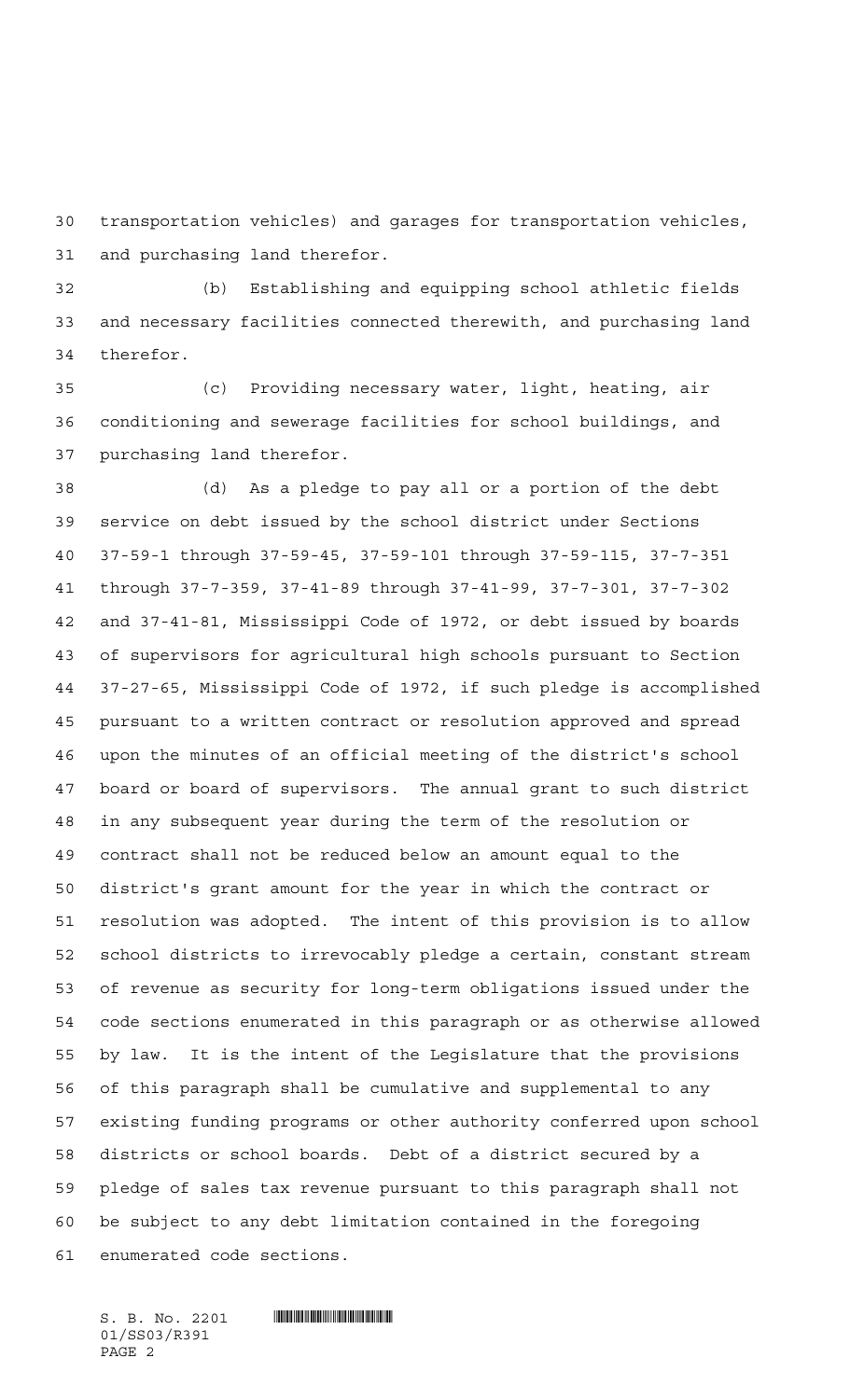(3) The remainder of the money deposited into the Education Enhancement Fund, excluding funds deposited pursuant to Section 27-103-203(1), shall be appropriated as follows:

(a) To the State Department of Education as follows:

 (i) Eight and thirty-five one-hundredths percent (8.35%) to be distributed to public school districts for the funding of textbooks and other educational materials and to be used by the State Department of Education for the purchase of textbooks to be loaned under Sections 37-43-1 through 37-43-59 to approved nonpublic schools, as described under Section 37-43-1. The amount of funds under this item to be used by the department for purchasing textbooks to loan to approved nonpublic schools shall be in the proportion that the average daily attendance of the nonpublic schools that are loaned textbooks by the state bears to the average daily attendance of all school districts in the state. The funds distributed to the school districts under this item shall be in the proportion that the average daily attendance of each school district bears to the average daily attendance of all school districts within the state and shall be used to assist in the funding of textbooks and other educational materials, to include not more than Two Million Dollars (\$2,000,000.00) each year for technology enhancement projects for elementary and secondary education programs;

 (ii) Seven and ninety-seven one-hundredths percent (7.97%) to assist the funding of transportation operations and maintenance pursuant to Section 37-19-23;

 (iii) Eight and twenty-six one-hundredths percent (8.26%) to assist the funding of the Uniform Millage Assistance Grant Program pursuant to Section 37-22-1; and

 (iv) Nine and sixty-one one-hundredths percent (9.61%) for classroom supplies, instructional materials and equipment, including computers and computer software, to be distributed to all school districts in the proportion that the

 $S. B. No. 2201$  . The set of  $\sim$  set of  $S. B. N_O$  and  $S. S. S. S.$ 01/SS03/R391 PAGE 3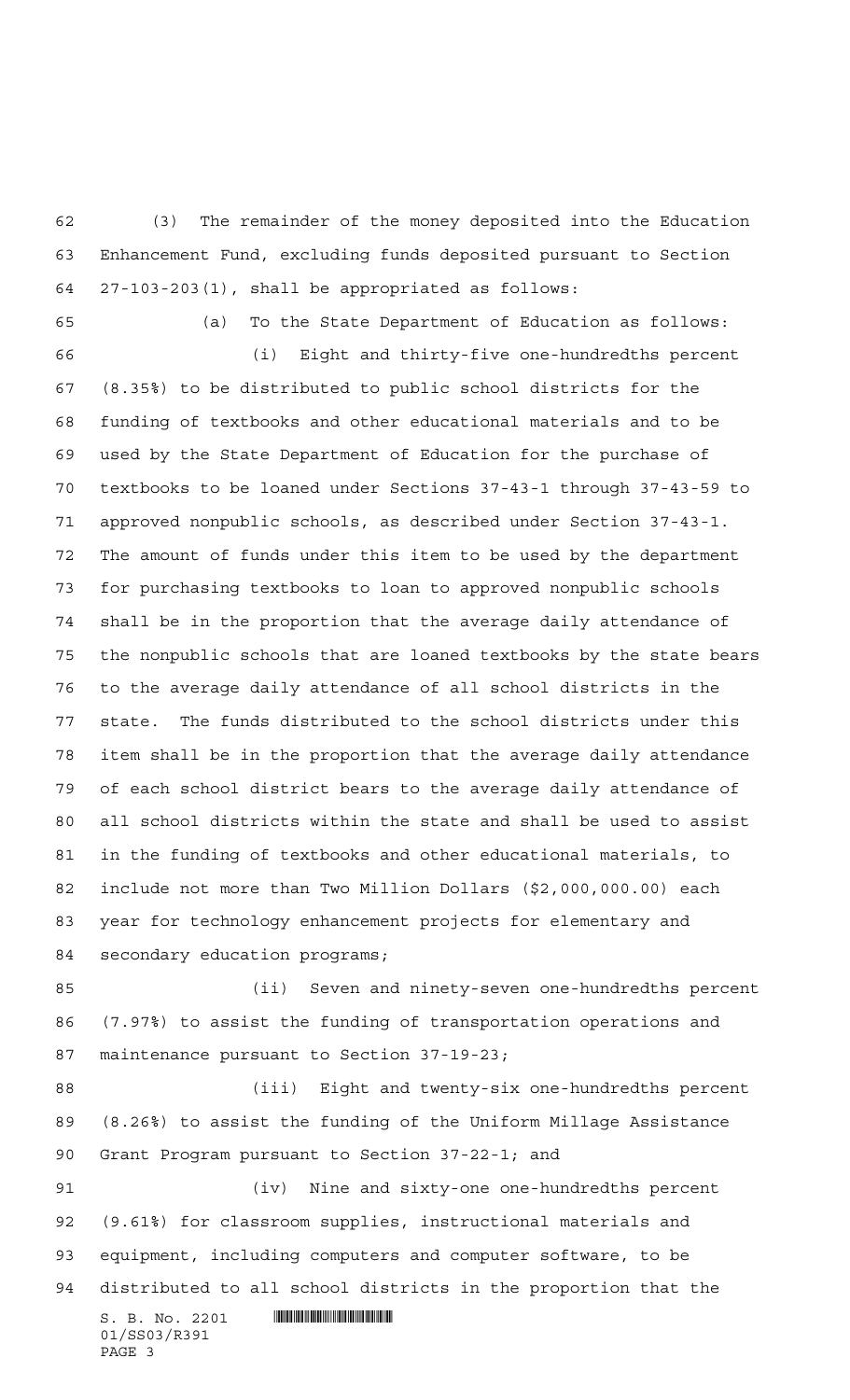$S. B. No. 2201$  . We say the set of  $S. B. No. 2201$  average daily attendance of each school district bears to the average daily attendance of all school districts within the state. Such funds shall not be expended for administrative purposes. Local school districts shall allocate classroom supply funds equally among all classroom teachers in the school district. For purposes of this subparagraph, "teacher" shall mean any employee of the school board of a school district who is required by law to obtain a teacher's license from the State Board of Education and who is assigned to an instructional area of work as defined by the State Department of Education, but shall not include a federally funded teacher. Two (2) or more teachers may agree to pool their classroom supply funds for the benefit of a school within the district pursuant to the development of a spending plan that supports the overall goals of the school which includes the type, quantity and quality of such supplies, instructional materials, equipment, computers or computer software. This plan shall be submitted, in writing, to the school principal for approval. Classroom supply funds allocated under this subparagraph shall supplement, not replace, other local and state funds available for the same purposes. School districts need not fully expend the funds received under this subparagraph in the year in which they are received, but such funds may be carried forward for expenditure in any succeeding school year. Any superintendent, supervisor, principal, administrator or designee of any of these persons shall not take from any teacher or other entitled person those funds designated for the recipients as Education Enhancement Funds for classroom supplies designated hereunder. Neither shall the teacher or other entitled person be required to use such funds for the ordinary expenditures allocated for those supplies necessary for instruction. These include, but are not limited to, paper, staples, chalk, pens, bulletin boards, art supplies, technology equipment and/or other items as designated as ordinary expenditures in the Department of Audit guidelines. The State

01/SS03/R391 PAGE 4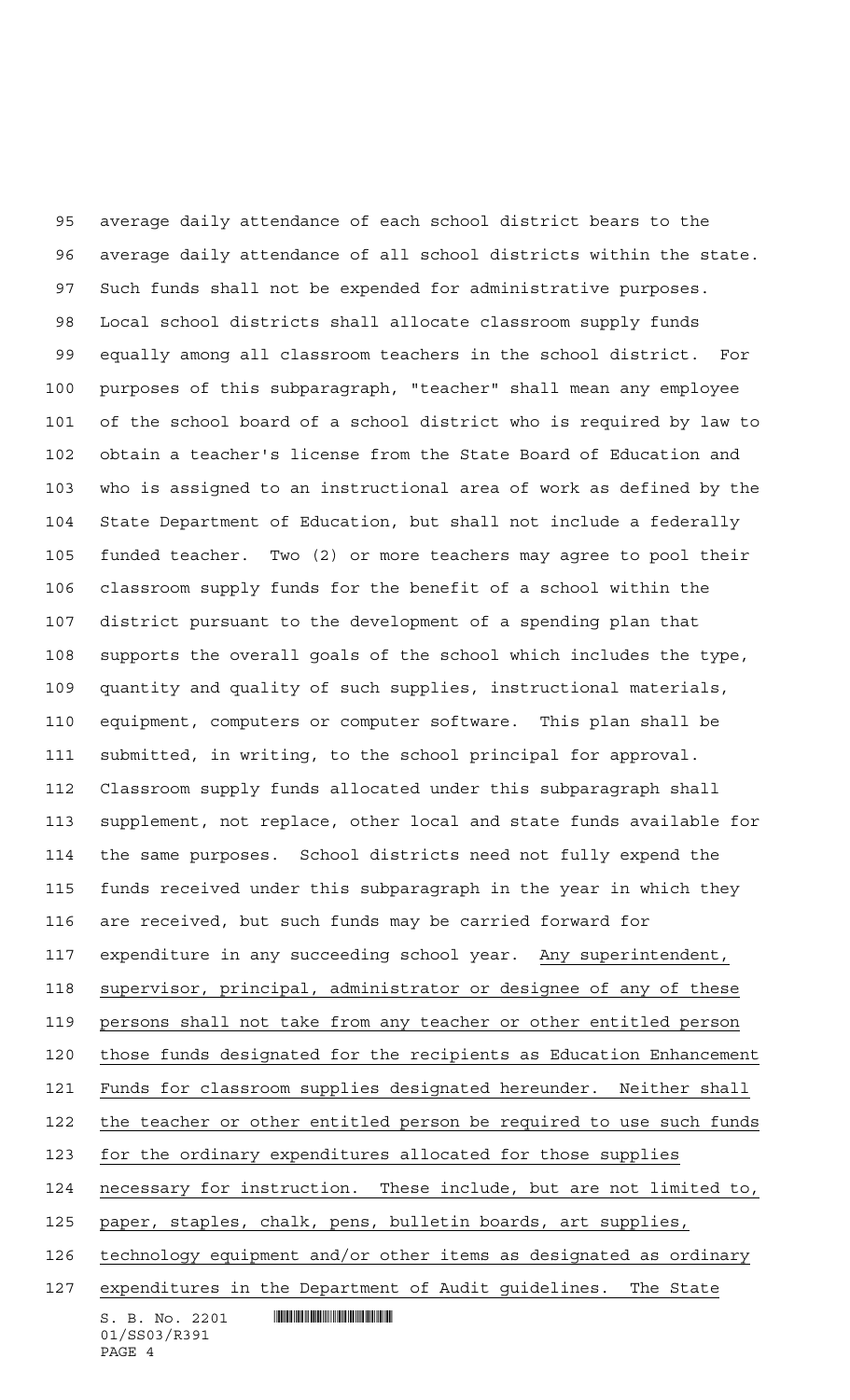Department of Education shall be responsible for promulgating and

disseminating the Education Enhancement Fund expenditure

guidelines to each school district. Any administrator or other

person who expends or attempts to expend any of the funds

designated for a teacher or other entitled person as Education

Enhancement Fund supply funds under this paragraph shall be guilty

of a misdemeanor, and upon conviction, shall be fined no less than

One Thousand Dollars (\$1,000.00) per reported incident, and shall

be required to make restitution to those entitled to the Education

137 Enhancement Fund supply funds. In addition to such fine and

restitution, any principal found to be in violation of the

department's guidelines issued hereunder shall be assessed One

Thousand Dollars (\$1,000.00) per occurrence by the State

Department of Audit, to be deposited into the Education

Enhancement Fund account and expended exclusively for classroom

 supplies and instructional materials. The State Board of Education shall develop and promulgate rules and regulations for the administration of this subparagraph consistent with the above criteria, with particular emphasis on allowing the individual teachers to expend funds as they deem appropriate, with minimum input from school principals;

 (b) Twenty-two and nine one-hundredths percent (22.09%) to the Board of Trustees of State Institutions of Higher Learning for the purpose of supporting institutions of higher learning; and

 (c) Fourteen and forty-one one-hundredths percent (14.41%) to the State Board for Community and Junior Colleges for the purpose of providing support to community and junior colleges. (4) The amount remaining in the Education Enhancement Fund after funds are distributed as provided in subsections (2) and (3) of this section, excluding funds deposited pursuant to Section 27-103-203(1), shall be disbursed as follows:

 (a) Twenty-five Million Dollars (\$25,000,000.00) shall be deposited into the Working Cash-Stabilization Reserve Fund

 $S. B. No. 2201$  . We say the set of  $S. B. No. 2201$ 01/SS03/R391 PAGE 5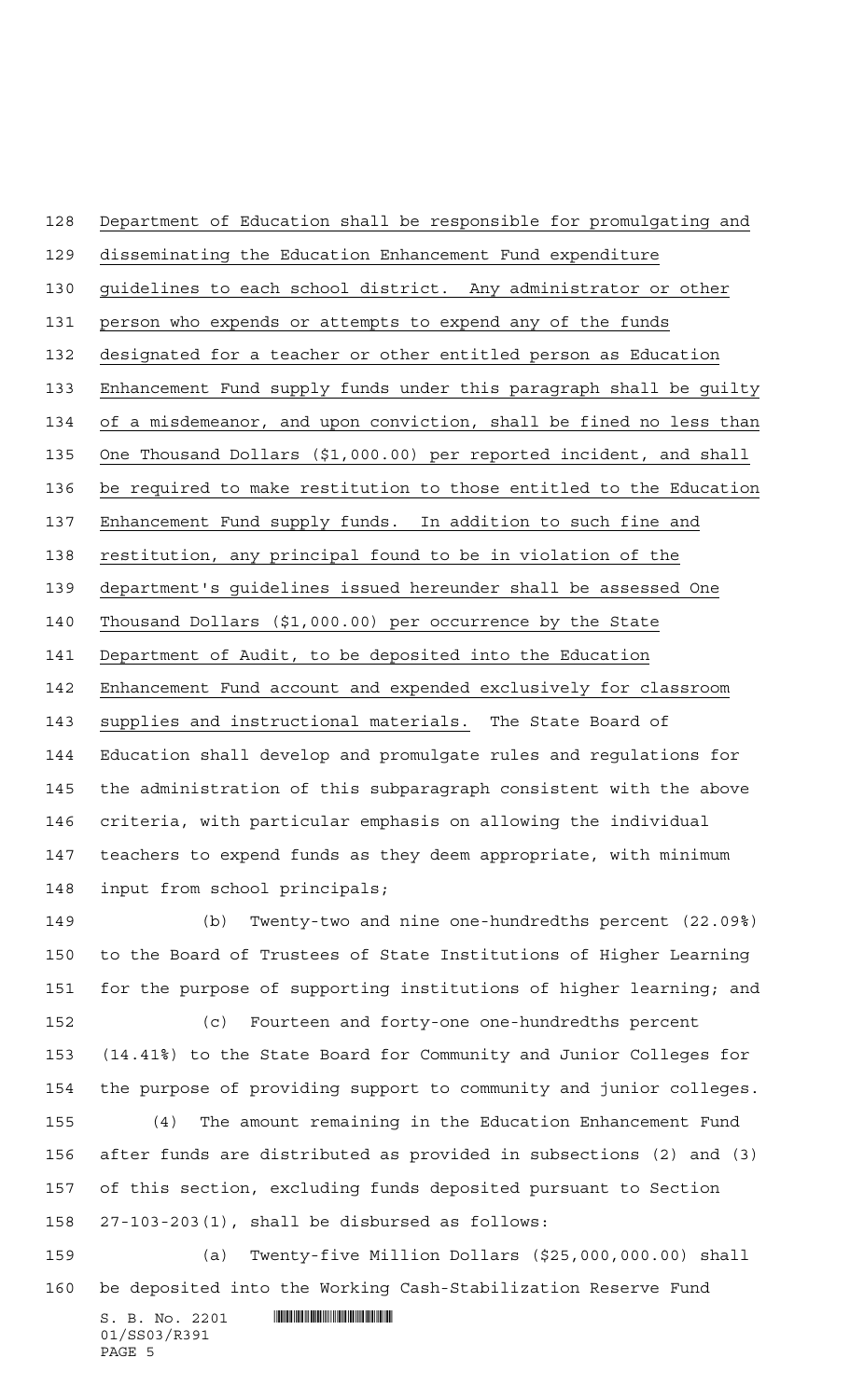created pursuant to Section 27-103-203(1), until the balance in such fund reaches the maximum balance of seven and one-half percent (7-1/2%) of the General Fund appropriations in the appropriate fiscal year. After the maximum balance in the Working Cash-Stabilization Reserve Fund is reached, such money shall remain in the Education Enhancement Fund to be appropriated in the manner provided for in paragraph (b) of this section.

 (b) The remainder shall be appropriated for other educational needs.

 (5) None of the funds appropriated pursuant to subsection (3)(a) of this section shall be used to reduce the state's general fund appropriation for the categories listed in an amount below the following amounts:

 (a) For subsection (3)(a)(i) of this section, Six Million Three Hundred Thirty Thousand Nine Hundred Twenty Dollars (\$6,330,920.00);

 (b) For subsection (3)(a)(ii) of this section Thirty-six Million Seven Hundred Thousand Dollars (\$36,700,000.00);

 (c) For subsection (3(a)(iii) of this section, Twenty-one Million Four Hundred Thousand Dollars (\$21,400,000.00); and

 (d) For the aggregate of minimum program allotments provided for in Chapter 19, Title 37, Mississippi Code of 1972, as amended, excluding those funds for transportation as provided for in subsection (5)(b) herein.

 (6) At the end of a fiscal year such amounts as required by Section 27-103-203(1) to be transferred to the Education Enhancement Fund shall be deposited into said Education Enhancement Fund and shall be kept separate from other monies in the fund by the State Treasurer. Beginning with the 1994 fiscal year the monies in such special fund deposited pursuant to said Section 27-103-203(1) shall be subject to appropriation by the

 $S. B. No. 2201$  . We say the set of  $S. B. No. 2201$ 01/SS03/R391 PAGE 6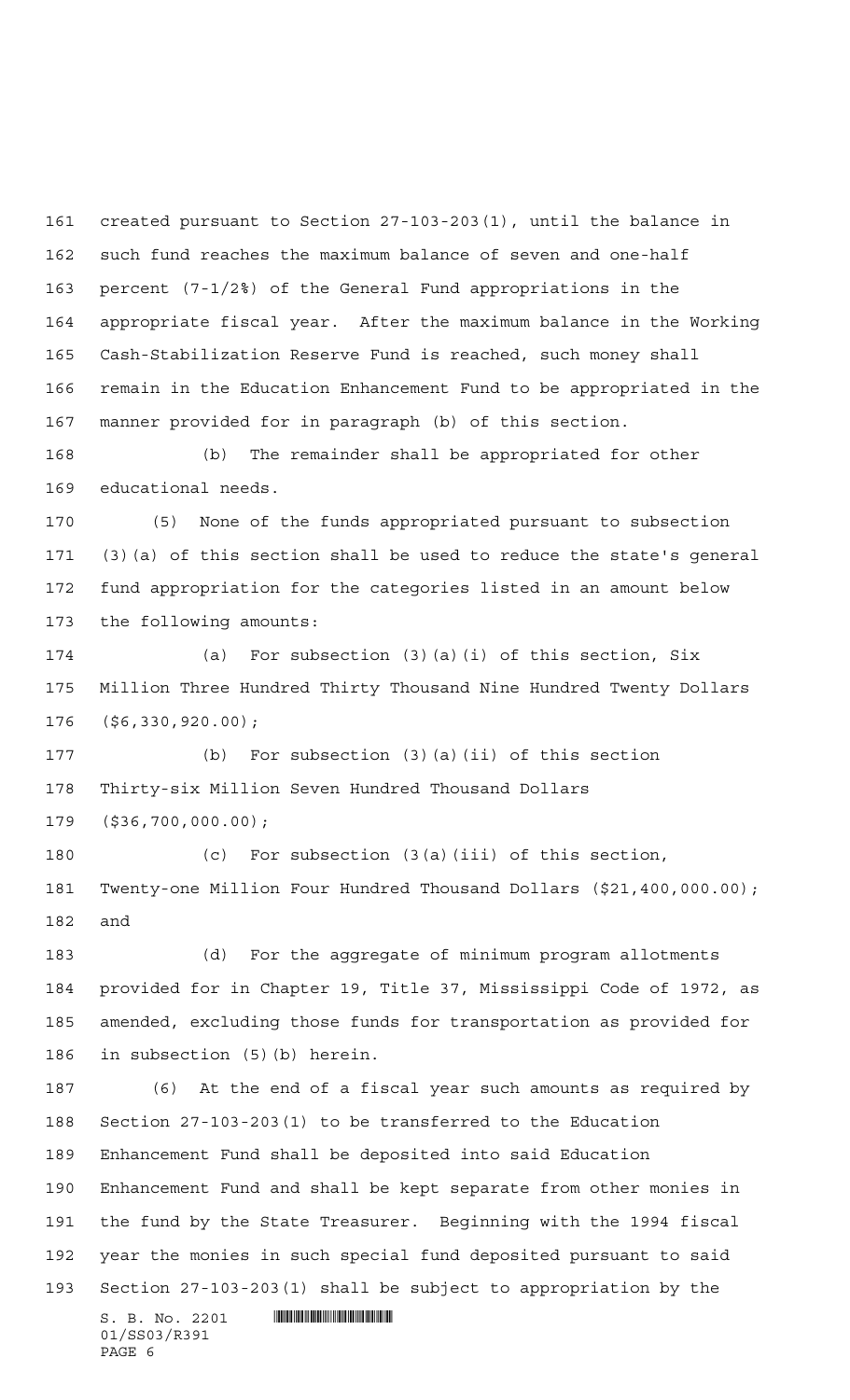Legislature in the following manner: (a) fifty percent (50%) to support public education, including but not limited to, Grades K through 12, Mississippi Educational Television and/or the Mississippi Library Commission; (b) twenty-five percent (25%) to support institutions of higher learning; and (c) twenty-five percent (25%) to support the junior or community colleges. Any amount of such monies transferred into said separate fund pursuant to Section 27-103-203(1) which are not appropriated by the Legislature shall not lapse but shall carry over and be subject to appropriation by the Legislature in the succeeding fiscal year in the same manner provided in this subsection (6). The interest earned on the investment of such monies transferred pursuant to Section 27-103-203(1) shall be paid into said separate fund within the Education Enhancement Fund.

 **[From and after July 1, 2002, this section reads as follows:]** 37-61-33. (1) There is hereby created within the State Treasury a special fund to be designated the "Education Enhancement Fund" into which shall be deposited all the revenues collected pursuant to Sections 27-65-75(7) and (8), 27-67-31(a) and (b) and 27-103-203(1).

 (2) Of the amount deposited into the Education Enhancement Fund, excluding revenues deposited pursuant to Section 27-103-203(1), Sixteen Million Dollars (\$16,000,000.00) shall be appropriated each fiscal year to the State Department of Education to be distributed to all school districts. Such money shall be distributed to all school districts in the proportion that the average daily attendance of each school district bears to the average daily attendance of all school districts within the state for the following purposes:

 (a) Purchasing, erecting, repairing, equipping, remodeling and enlarging school buildings and related facilities, including gymnasiums, auditoriums, lunchrooms, vocational training buildings, libraries, teachers' homes, school barns,

 $S. B. No. 2201$  . The set of  $\sim$  set of  $S. B. N_O.$ 01/SS03/R391 PAGE 7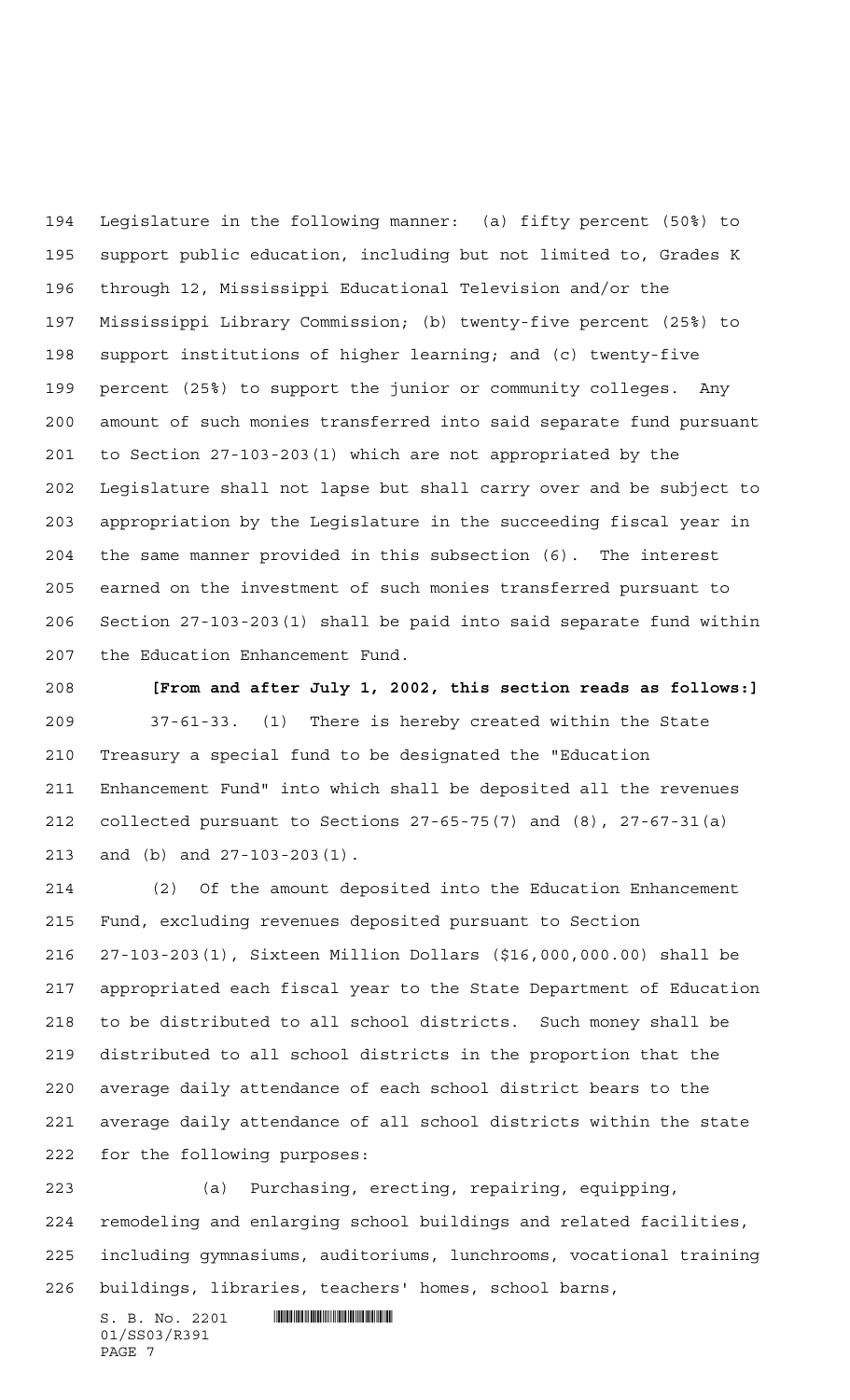transportation vehicles (which shall include new and used

 transportation vehicles) and garages for transportation vehicles, and purchasing land therefor.

 (b) Establishing and equipping school athletic fields and necessary facilities connected therewith, and purchasing land therefor.

 (c) Providing necessary water, light, heating, air conditioning and sewerage facilities for school buildings, and purchasing land therefor.

 (d) As a pledge to pay all or a portion of the debt service on debt issued by the school district under Sections 37-59-1 through 37-59-45, 37-59-101 through 37-59-115, 37-7-351 through 37-7-359, 37-41-89 through 37-41-99, 37-7-301, 37-7-302 and 37-41-81, Mississippi Code of 1972, or debt issued by boards of supervisors for agricultural high schools pursuant to Section 37-27-65, Mississippi Code of 1972, if such pledge is accomplished pursuant to a written contract or resolution approved and spread upon the minutes of an official meeting of the district's school board or board of supervisors. The annual grant to such district in any subsequent year during the term of the resolution or contract shall not be reduced below an amount equal to the district's grant amount for the year in which the contract or resolution was adopted. The intent of this provision is to allow school districts to irrevocably pledge a certain, constant stream of revenue as security for long-term obligations issued under the code sections enumerated in this paragraph or as otherwise allowed by law. It is the intent of the Legislature that the provisions of this paragraph shall be cumulative and supplemental to any existing funding programs or other authority conferred upon school districts or school boards. Debt of a district secured by a pledge of sales tax revenue pursuant to this paragraph shall not be subject to any debt limitation contained in the foregoing enumerated code sections.

 $S. B. No. 2201$  . The set of  $\mathbb S$  and  $\mathbb S$  and  $\mathbb S$  and  $\mathbb S$  and  $\mathbb S$  and  $\mathbb S$  and  $\mathbb S$  and  $\mathbb S$  and  $\mathbb S$  and  $\mathbb S$  and  $\mathbb S$  and  $\mathbb S$  and  $\mathbb S$  and  $\mathbb S$  and  $\mathbb S$  and  $\mathbb S$  and  $\mathbb S$  and  $\mathbb S$  01/SS03/R391 PAGE 8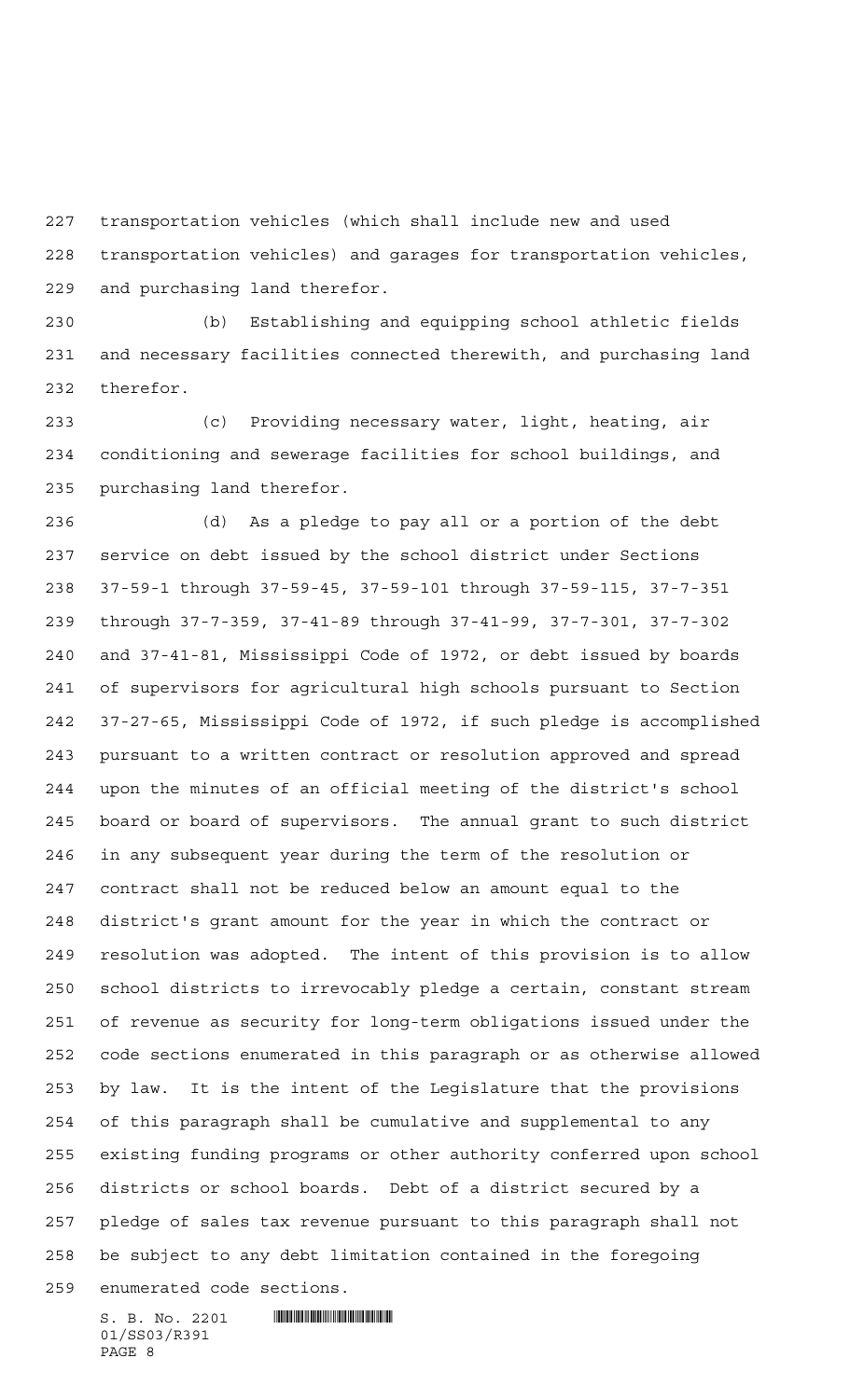(3) The remainder of the money deposited into the Education Enhancement Fund, excluding funds deposited pursuant to Section 27-103-203(1), shall be appropriated as follows:

 (a) To the State Department of Education as follows: (i) Sixteen and sixty-one one-hundredths percent (16.61%) to the cost of the adequate education program determined under Section 37-151-7;

 (ii) Seven and ninety-seven one-hundredths percent (7.97%) to assist the funding of transportation operations and maintenance pursuant to Section 37-19-23; and

 $S. B. No. 2201$  . We say the set of  $S. B. No. 2201$  (iii) Nine and sixty-one one-hundredths percent (9.61%) for classroom supplies, instructional materials and equipment, including computers and computer software, to be distributed to all school districts in the proportion that the average daily attendance of each school district bears to the average daily attendance of all school districts within the state. It is the intent of the Legislature that all classroom teachers shall be involved in the development of a spending plan that addresses individual classroom needs and supports the overall goals of the school regarding supplies, instructional materials, equipment, computers or computer software under the provisions of this subparagraph, including the type, quantity and quality of such supplies, materials and equipment. This plan shall be submitted to the school principal for approval. School districts need not fully expend the funds received under this subparagraph in the year in which they are received, but such funds may be carried forward for expenditure in any succeeding school year. Any superintendent, supervisor, principal, administrator or designee of any of these persons shall not take from any teacher or other entitled person those funds designated for the recipients as Education Enhancement Funds for classroom supplies designated hereunder. Neither shall the teacher or other entitled person be required to use such funds for the ordinary expenditures allocated

```
01/SS03/R391
PAGE 9
```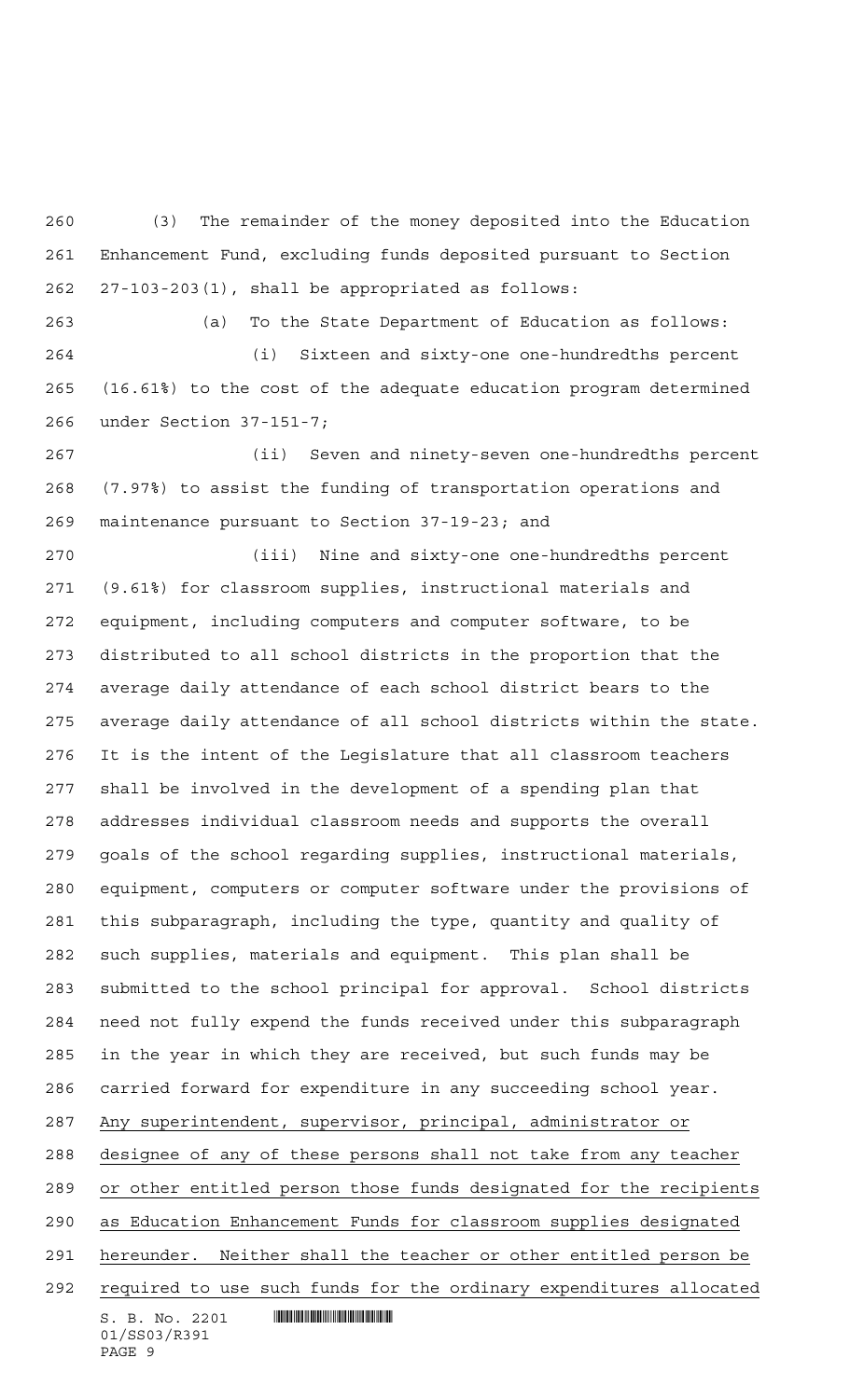for those supplies necessary for instruction. These include, but are not limited to, paper, staples, chalk, pens, bulletin boards, art supplies, technology equipment and/or other items as designated as ordinary expenditures in the Department of Audit guidelines. The State Department of Education shall be responsible for promulgating and disseminating the Education Enhancement Fund expenditure guidelines to each school district. Any administrator or other person who expends or attempts to expend any of the funds designated for a teacher or other entitled person as Education Enhancement Fund supply funds under this paragraph shall be guilty of a misdemeanor, and upon conviction, shall be fined no less than One Thousand Dollars (\$1,000.00) per reported incident, and shall be required to make restitution to those entitled to the Education Enhancement Fund supply funds. In addition to such fine and restitution, any principal found to be in violation of the department's guidelines issued hereunder shall be assessed One Thousand Dollars (\$1,000.00) per occurrence by the State Department of Audit, to be deposited into the Education Enhancement Fund account and expended exclusively for classroom supplies and instructional materials.

 (b) Twenty-two and nine one-hundredths percent (22.09%) to the Board of Trustees of State Institutions of Higher Learning for the purpose of supporting institutions of higher learning, and fourteen and forty-one one-hundredths percent (14.41%) to the State Board for Community and Junior Colleges for the purpose of providing support to community and junior colleges.

 (4) The amount remaining in the Education Enhancement Fund after funds are distributed as provided in subsections (2) and (3) of this section, excluding funds deposited pursuant to Section 27-103-203(1), shall be disbursed as follows:

 (a) Twenty-five Million Dollars (\$25,000,000.00) shall be deposited into the Working Cash-Stabilization Reserve Fund created pursuant to Section 27-103-203(1), until the balance in

 $S. B. No. 2201$  . We have the set of  $S. B. No. 2201$ 01/SS03/R391 PAGE 10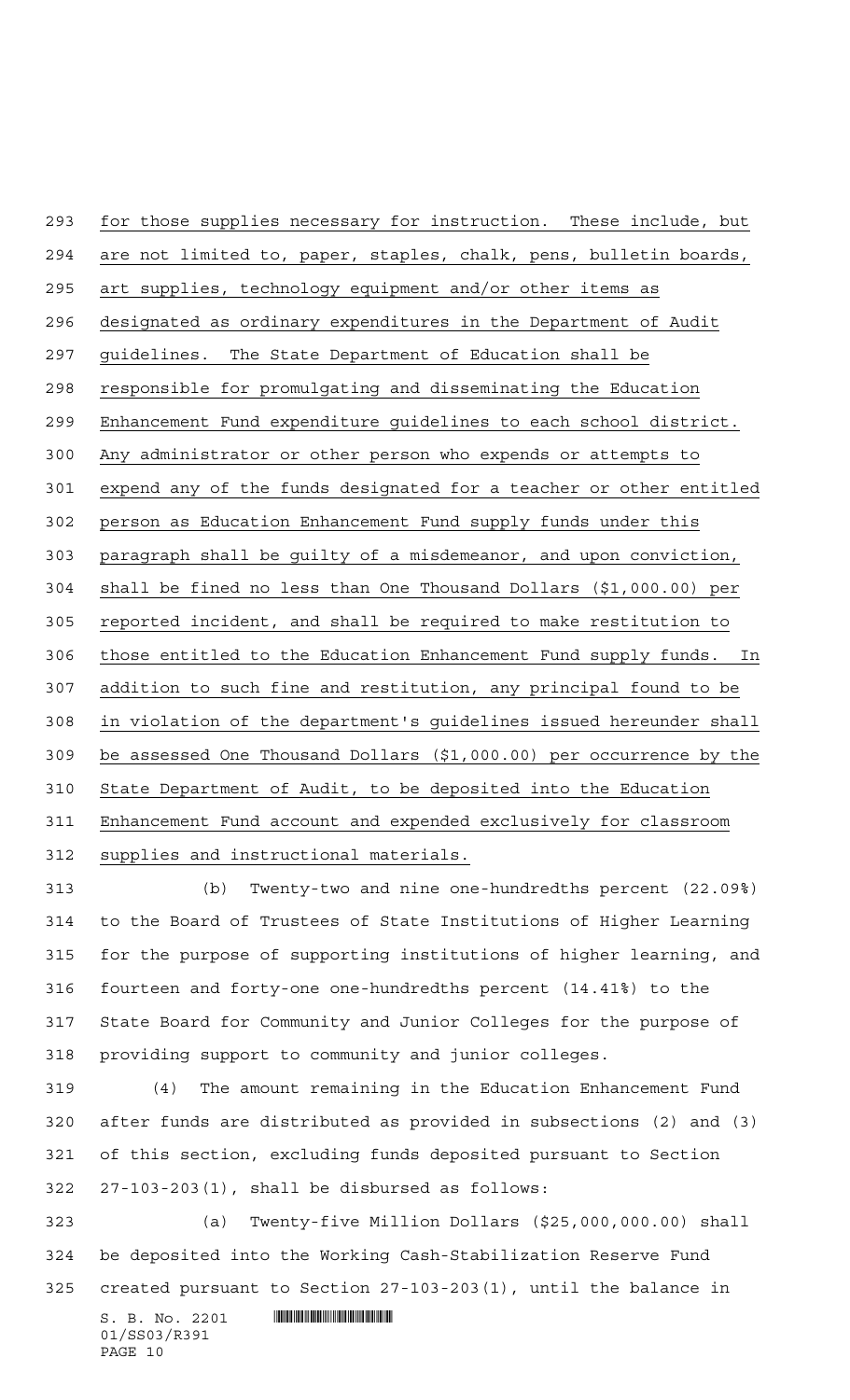such fund reaches the maximum balance of seven and one-half percent (7-1/2%) of the General Fund appropriations in the appropriate fiscal year. After the maximum balance in the Working Cash-Stabilization Reserve Fund is reached, such money shall remain in the Education Enhancement Fund to be appropriated in the manner provided for in paragraph (b) of this section.

 (b) The remainder shall be appropriated for other educational needs.

 (5) None of the funds appropriated pursuant to subsection (3)(a) of this section shall be used to reduce the state's general fund appropriation for the categories listed in an amount below the following amounts:

 (a) For subsection (3)(a)(ii) of this section Thirty-six Million Seven Hundred Thousand Dollars (\$36,700,000.00);

 (b) For the aggregate of minimum program allotments in the 1997 fiscal year, formerly provided for in Chapter 19, Title 37, Mississippi Code of 1972, as amended, excluding those funds for transportation as provided for in subsection (5)(a) herein.

 (6) At the end of a fiscal year such amounts as required by Section 27-103-203(1) to be transferred to the Education Enhancement Fund shall be deposited into said Education Enhancement Fund and shall be kept separate from other monies in the fund by the State Treasurer. Beginning with the 1994 fiscal year the monies in such special fund deposited pursuant to said Section 27-103-203(1) shall be subject to appropriation by the Legislature in the following manner: (a) fifty percent (50%) to support public education, including but not limited to, Grades K through 12, Mississippi Educational Television and/or the Mississippi Library Commission; (b) twenty-five percent (25%) to support institutions of higher learning; and (c) twenty-five percent (25%) to support the junior or community colleges. Any amount of such monies transferred into said separate fund pursuant

 $S. B. No. 2201$  . We say the set of  $S. B. No. 2201$ 01/SS03/R391 PAGE 11